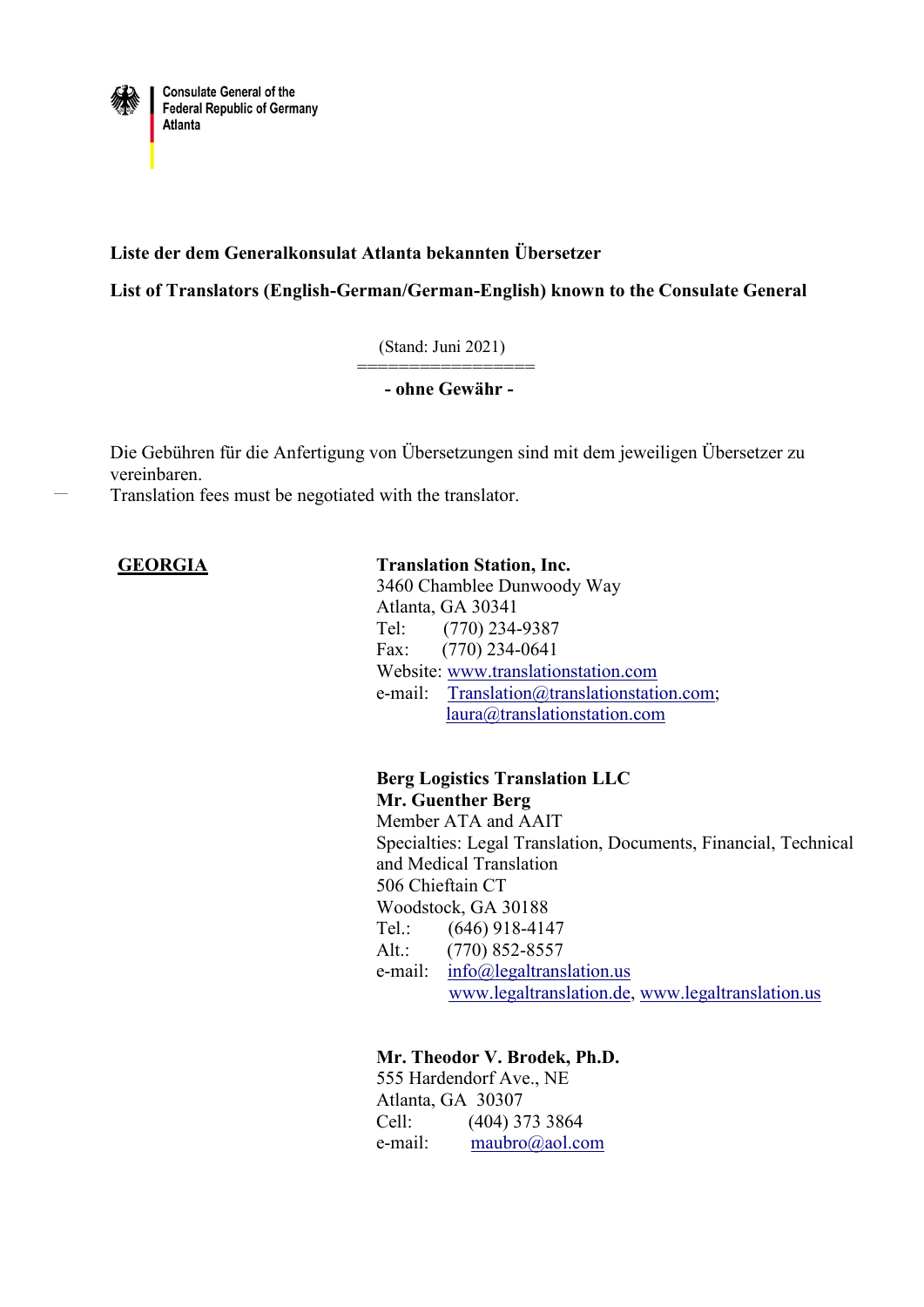

**Consulate General of the Federal Republic of Germany** Atlanta

#### **EVS Translations USA, Inc.**

260 Peachtree Street NW, Suite 1801 Atlanta, GA 30303 Tel: (404) 523 5560 Fax: (404) 745 8777 Webseite [www.evs-translations.com](http://www.evs-translations.com/) PoC: Dr. Florian Schwieger [usa@evs-translations.com](mailto:usa@evs.translations.com)

### **Ms. Kerstin Herrmann KHO International Trade Consulting, LLC**

311 Lakemoore Drive, Suite A Atlanta, GA 30342 Tel.: (404) 531-4121 Fax: (404) 531-0181 e-mail: [herrmann@pobox.com](mailto:herrmann@pobox.com) [www.khoitc.com](http://www.khoitc.com/)

# **Ms. Monica Redondo**

**Business Linguistics, Inc.,**  Specialized Language Services (translations / interpretations) 14 W. Peachtree Place NW Atlanta, GA 30308 Tel.: (404) 892-9666 Fax: (404) 588 1188 e-mail: monic[a@businesslinguistics.com](mailto:services@businesslinguistics.com) [www.businesslinguistics.com](http://www.businesslinguistics.com/)

### **Ms. Christel West**

Court certified translator/interpreter Specialty: Legal, financial and scientific documents 401 Sandown Drive Peachtree City, GA 30269 Tel.: (770) 487 0963 Cell.: (678) 650 9739 e-mail: [legaltranslations@bellsouth.net](mailto:legaltranslations@bellsouth.net)